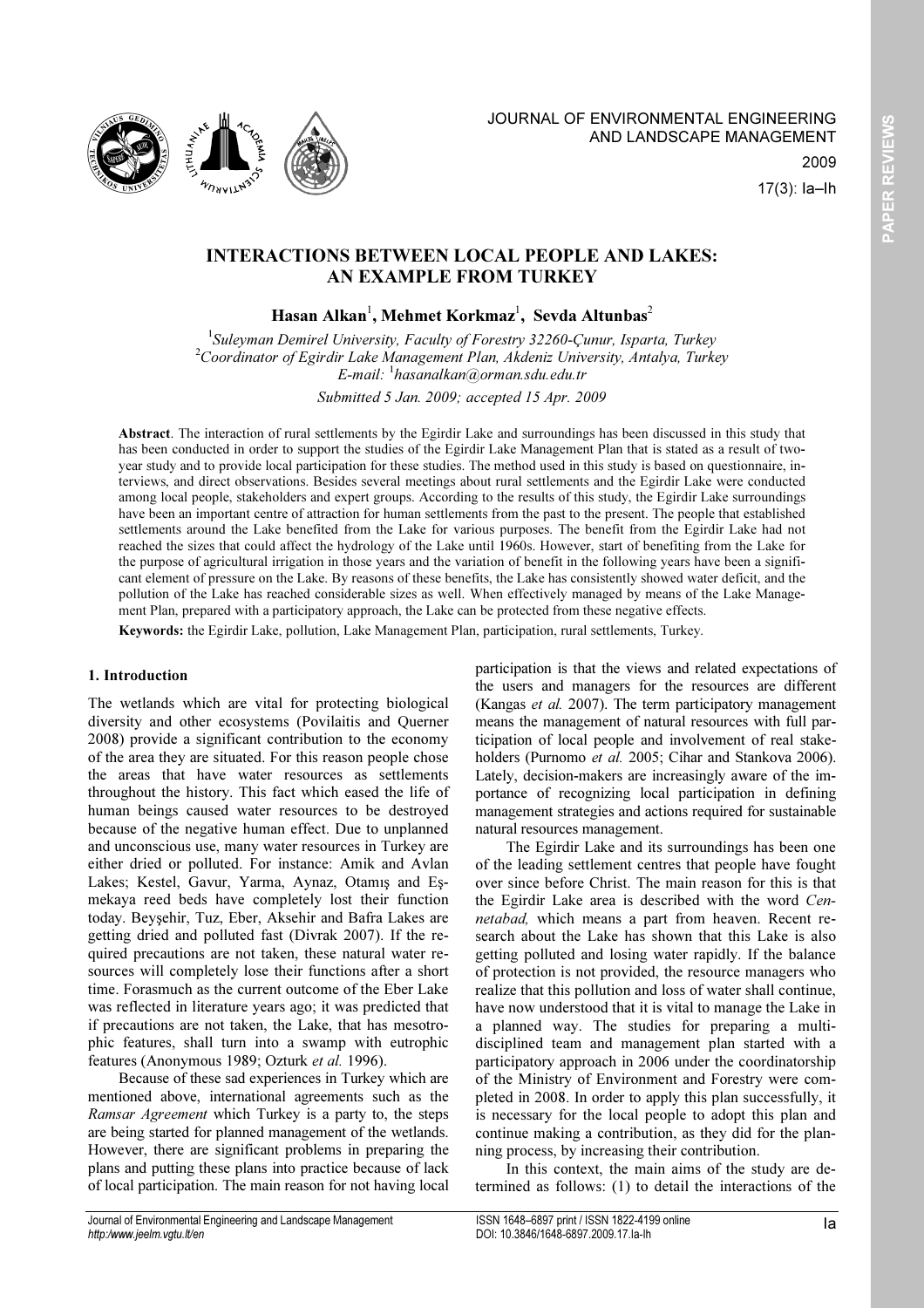local people that live around the Lake (2) to make efforts for the provision of local participation (3) to assist in transferring local experiences into the planning process (4) to determine the required precautions to be taken by local people in order to make the Egirdir Lake to have a better condition.

#### 2. Study sites

The Egirdir Lake is the second biggest Lake in Turkey as a fresh water resource. The Lake, which is a valley Lake, extends North-South (48 km), has a height of 917.7 m above the sea level, its coastal length is about 150 km, the deepest part is 16 km, surface area is about 487  $km^2$ , average depth is 7–8 m and its maximum elevation is 913.3 m (Altunbas 2007). Although a significant part of the Lake is in Egirdir County in Isparta Province, it also has borders with the Counties of Senirkent, Yalvac and Gelendost (Fig. 1). In this context, 4 towns and 24 villages are affiliated with Egirdir County, 3 towns and 5 villages are affiliated with Senirkent County, 2 towns and 11 villages are affiliated with Gelendost and 5 towns and 15 villages are affiliated with Yalvac County, all of which interact with the Lake to form the research area.

#### 3. Material and method

In this study the interaction of rural settlements with the Lake are discussed in two different facets. Firstly, is there any effect that the Lake has on the socio-economic structure of the rural settlements? Secondly, is there any effect of the local people who live in these settlements by the Lake? Studies for providing local participation in preparing the Lake Management Plan and implementation process have also been conducted within this interactive area.

As a method survey, interviews, observations and meetings with as large participation as possible are used. Furthermore, the study also benefitted from current research related to the Lake which determined the effect on local people of the Egirdir Lake. Academics within the framework of preparing the Lake Management Plan used printouts of the workshop, congress and work group meetings that were organized with the participation of non-governmental organizations, decision-makers and executives. The printouts of the meetings made with interest groups such as villagers, village administrators (village headman), fishery cooperatives, agricultural representatives, etc. were used in the planning studies. The meetings held with the village administrators and villagers produced particularly useful results for providing information on local participation for the planning process. Whether there has been a reduction in the size of the Egirdir Lake or not has been checked with the help of comparative satellite images for 1975 and 2002.

The survey forms which are prepared to obtain information on many subjects such as social, economic, demographic, cultural features of rural settlements, their perceptions of the Lake and their expectations are completed by using a face to face interview method.

There are 17 060 occupied houses in the study area. We conducted a survey with 1022 people as we aimed to complete a survey with at least 10% of subjects for each village out of the total number of occupied houses in the village. We gave priority to filling the survey forms particularly from the head of the family. We used SPSS 15.0 and Excel software programs for evaluating the survey forms. We also conducted interviews of a structural and semi-structural quality with the help of two different information forms within the investigation. The first of these forms has been filled out by village headmen, cooperative managers or other administrators, and the second forms are filled out by the related authorities of public organizations and institutions and different interest groups.

With the help of these forms, we gathered information for issues such as the general problems of rural settlements, types of usage of the Lake, the perceptions of administrators for the Lake and the aims of the interest groups for the Lake.



Fig. 1. Study sites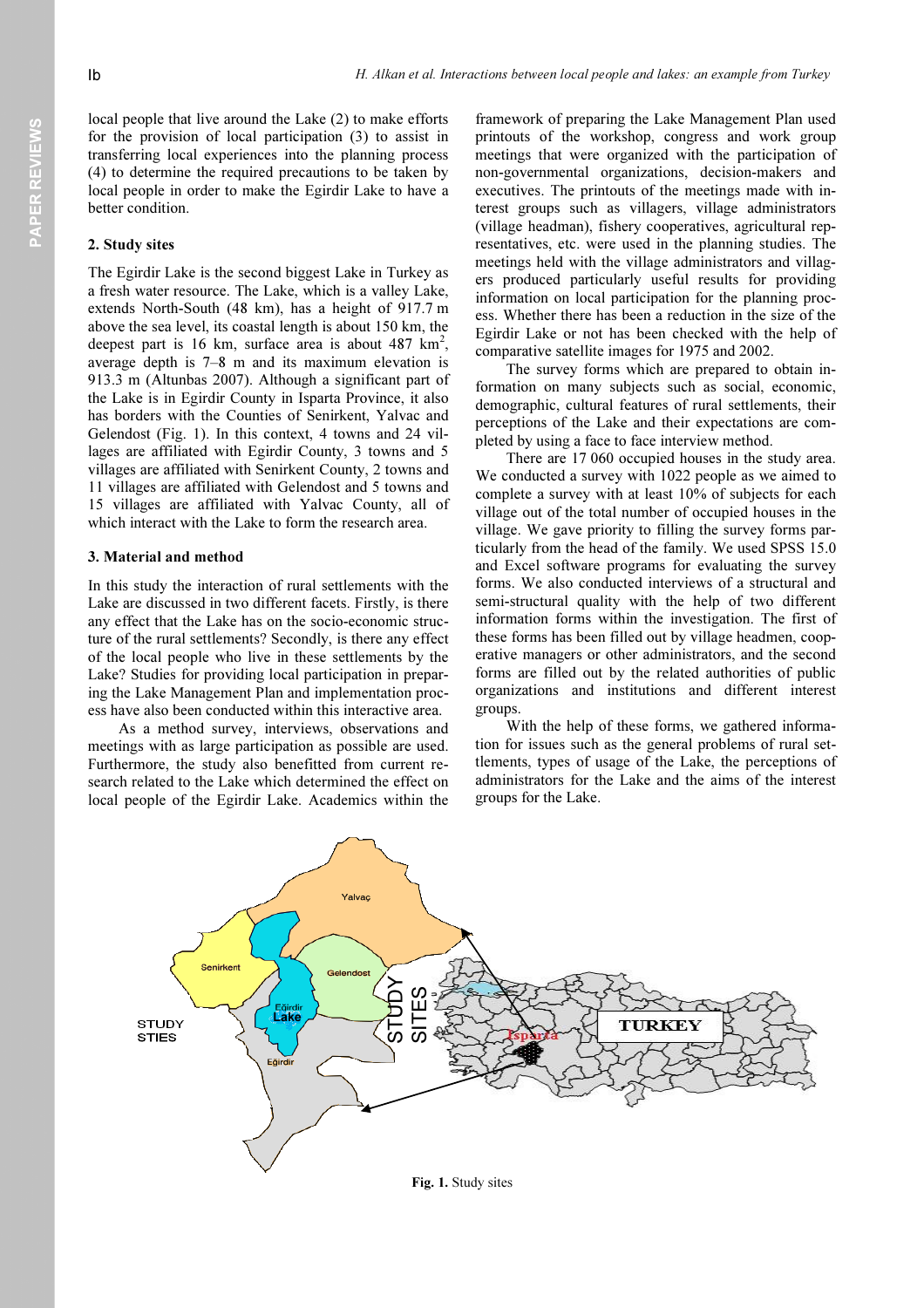#### 4. Results and discussions

The findings and discussion are presented in three main titles.

#### 4.1. The effects of the Egirdir Lake on the rural settlements in the area

### 4.1.1. The effect of the Egirdir Lake on demographic structure

The areas suitable for stockbreeding had a significant role in the formation of the first settlements in the area. With the development of fruit growing, the areas that had irrigation facilities were chosen for new settlements. 70 256 people, in total, live in the rural settlements in the area, out of which 22 649 people live in Egirdir, 22 912 people live in Yalvac, 12 742 people live in Gelendost and 1195 people live in Senirkent Counties. The average house size is around 4.1, and this value is above the average for forest villages of Turkey. With the effect of the economic contributions that the Lake provides to the area, the rural settlements in the area are particularly more developed than the other forest villages of Turkey. As rural settlements in Turkey are not developed socio-economically, there is a wide migration from these settlements to the big cities. As the Egirdir Lake particularly enables the development of irrigated agriculture and fruit growing, its economic contributions to the area have made a difference to the migration issue. For the purpose of presenting this issue scientifically in the study, we used these questions: "Does anyone in your family migrate to another settlement area?" and "Do you think of migrating from your village to another settlement area soon? Or is there anyone in your family that wants to migrate out of the village?". 39% of the people from Egirdir answered the first question as yes. 86% of them answered the second question as certainly no. The migration from rural areas to the big cities, which was the case in the past, has completely stopped in the settlement areas that have sufficient agricultural areas and irrigation water. Therefore, the Egirdir Lake provides a significant contribution for preventing the migration of the people in the area to the big cities, and the population in the area is increasing as well.

The area being economically developed has increased the importance of education as the literacy rate (90–100%) in the area is 20–25 points above the average of rural areas of Turkey. When we asked the villagers to describe themselves, a common description was that they are: "open to development and change, can easily adopt the changes and are hardworking people with an entrepreneurial spirit". Village headmen in the village administration and mayors in the towns are the most effective people. The managers of co-operatives, imams and teachers are also accepted as the people whose advice is followed (by the villagers).

### 4.1.2. The effect of the Egirdir Lake on the living settings of the public: Physical substructure-superstructure

Many substructural and superstructural deficiencies which stand out in many rural settlements in Turkey are not common in this area. Except in the quarters of villages which have scattered settlements, they are not faced with problems in terms of transportation, electricity and telephone (communication). The settlement units have a water-supply network except in some quarters. However, fresh water in some settlements can be inadequate in summer months. Although there are facilities such as a school and village clinic in rural settlements, there are personnel and material inadequacies. The main substructural problem in the area is that it does not have a sufficient drainage system.

### 4.1.3. The effect of the Egirdir Lake on rural occupation formation in the area

The relationship of local public with the Lake is described in Table 1. According to this, 35.8% of those who joined the survey have stated that they do not have any direct relationship with the Egirdir Lake, and 58.5% of them said that they benefitted from the Lake in some form or other. The most common use of the Lake is irrigation with an agricultural purpose. This form of use is followed by fishery product production.

Table 1. Relationship between local people and the Egirdir Lake

| <b>Relation with the Lake</b>                                                                           | $\frac{0}{0}$ |
|---------------------------------------------------------------------------------------------------------|---------------|
| Those that do not have any relation with the Lake                                                       | 35.8          |
| Those that produce fishery products                                                                     | 0.5           |
| Those who benefit from the Lake for irrigation water                                                    | 45.7          |
| Those who benefit from the Lake for fresh water                                                         | 0.3           |
| Those who benefit from the Lake for natural tourism<br>activities                                       | 0.5           |
| Those who benefit from the Lake for both fishery<br>products and irrigation water                       | 7.0           |
| Those who benefit from the Lake for irrigation water<br>and fresh water                                 | 2.0           |
| Those who benefit from the Lake for fishery product<br>production, irrigation water and fresh water     | 2.2           |
| Those who benefit from the Lake for fishery product<br>production, irrigation water and natural tourism | 0.3           |
| Those that do not render an opinion                                                                     | 5.7           |
| Total                                                                                                   | 100           |

An economic profession that provides income to the area is fruit growing. The leading factor that develops fruit growing is the Egirdir Lake. As, on the one hand, it meets the irrigation needs of the fruit gardens and, on the other hand, it makes a positive contribution to the climate of the area. Products such as apples, cherries, and peaches, etc. that are produced in the area are exported to foreign countries. Dry agricultural products are produced in the areas where there is no irrigation facility. The rural settlements that do not have irrigation water are quite behind the other villages in terms of socio-economic criteria.

The Egirdir Lake has a significant potential in terms of the production of fishery products. However, the diversity and amount of fishery products have considerably decreased because of the ecologic deterioration which has arisen in the Egirdir Lake. Although it has an important potential, ecotourism is one of professions that have not been developed in the area. The main reasons for this is

PAPER REVIEWS PAPER REVIEWS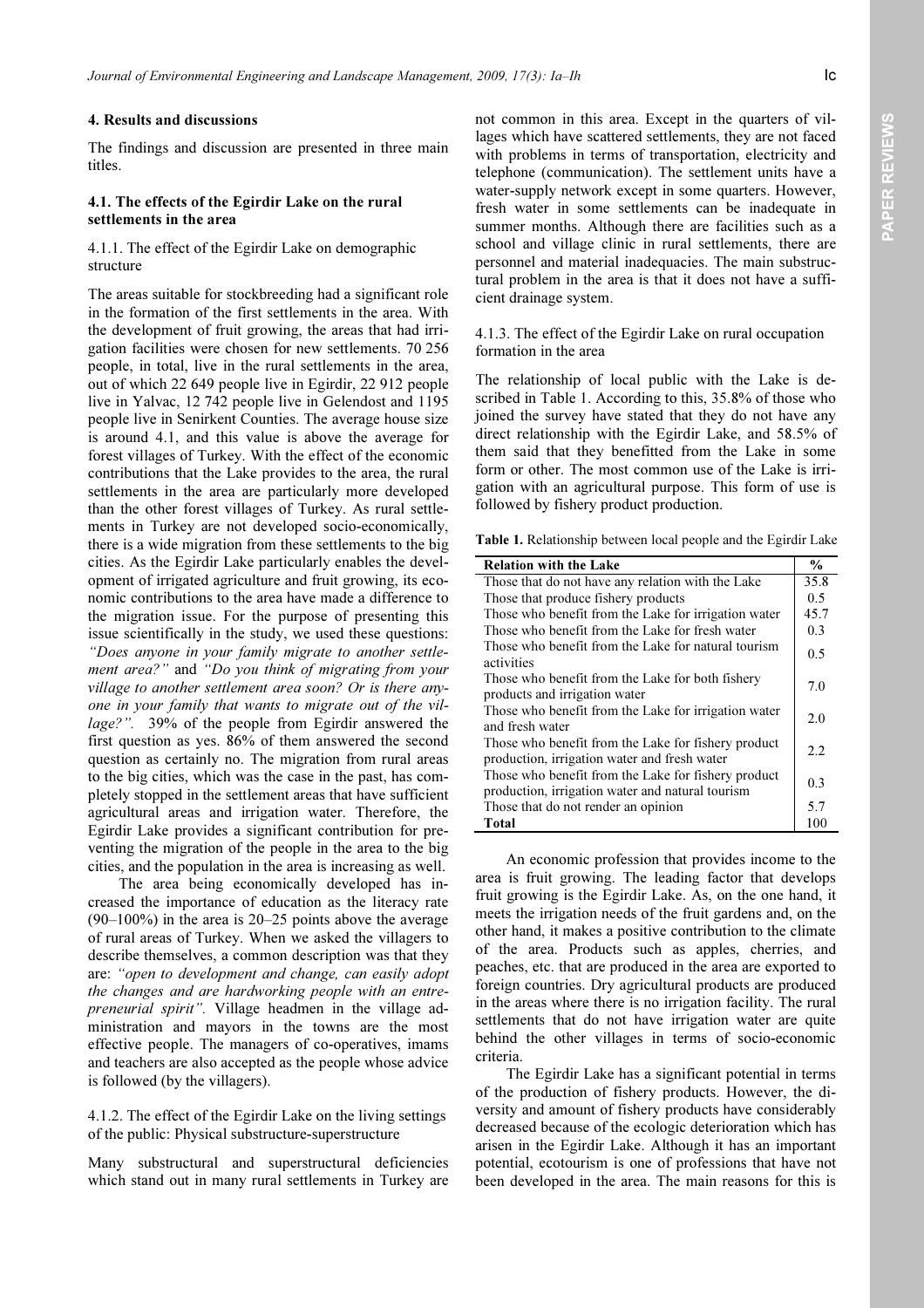PAPER REVIEWS PAPER REVIEWS

that new building facilities are not allowed to be built around the Lake as it is a fresh-water resource. The local people do not have sufficient information about ecotourism and they currently do not get support for this issue. With the start of application of the Lake Management Plan, significant positive developments are expected in tourism.

Developing tourism in the area will also make handicrafts (particularly rug-making which is a traditional form of occupation currently not undertaken) an important means of living again. Animal breeding in the form of dairy farming and stock breeding is deteriorating in the area day by day which makes the local population tend more towards agriculture. The most important factor which prevents the development of small-animal breeding is the restrictions for grazing in the forest and protected areas, together with the insufficiency of meadows. 47 of the rural settlements in the study area are classified as a forest village. Also, the government employs the people living in these villages for forestry activities. Forestry activities are an important source of income particularly for some villages of Egirdir.

The income from forestry activities is very low in Gelendost, Yalvac ve Senirkent as there are no production facilities for wood raw material and its derivatives or it is at a low level. On the other hand, the contribution of this profession to the basin is at a non-significant level, although there is an important potential for non-wood forest products in the area. The leather industry has been developed in Yalvac County. It is known that the industrial waste from this industry is one of the most significant factors in the pollution of the Lake.

# 4.2. Human effects on the Egirdir Lake and the present status of the Lake

The present status of the Egirdir Lake in the eyes of specialists, village administrators and local public is discussed under this title. Most of the evaluations made of the Egirdir Lake agree that there is no contraction of the Lakes' borders. The satellite images for 1975 and 2002 also support this judgment. However, this means that the water in the Lake has not decreased in volume. The changes that arose until 1960s in the hydrology of the Egirdir Lake are completely accepted as meteorological in origin as the use of water from the lake for agricultural or electricity supply purposes did not exist until those years. The water was started to be taken from the Lake for electricity production in 1960s. The use for agricultural irrigation started in 1968. Also, an important part of the fresh water requirement for Isparta is met from the Lake. In consequence of the widespread use of the Lake, the water volume is showing a significant reduction in level (Kesici, E. and Kesici, C. 2006; LMP 2008). Egirdir Lake (Anonymous 1999). The Lake has produced firstclass fresh water in the past, but now it is exposed to significant losses in terms of water quality with the onset of pollution.

The increase in the biomass that is observed in the Lake over recent years is accepted as a sign of eutrofication by many specialists. Some other signs that are accepted as indicators of pollution in the Lake can be listed in these forms: the deterioration in the appearance of the Lake, decrease of planktons, decrease in fish, increase in the concentration of polluters such as pesticides and heavy metals (Anonymous 2006; Beyhan and Kaçikoç 2008). Pollution in the Lake will be greatly influenced by whether the local population sees it as significant and whether the solutions put forward in the planning process will be put into practice. It is also among vital conditions for achieving local public participation. The local public perception of pollution in the Lake were determined in the study. Information forms were used for determining the perception of village administrators, and survey forms were used for determining the perception of villagers. The findings are given in Tables 2 and 3.

| Settlements                  | Lake's present situation in comparison with the |        |               | Lake's future situation                  |               |                |                |                 |
|------------------------------|-------------------------------------------------|--------|---------------|------------------------------------------|---------------|----------------|----------------|-----------------|
|                              | past                                            |        |               | (If necessary precautions are not taken) |               |                |                |                 |
|                              | <b>Better</b>                                   | Worse  | No change     | No opinion                               | <b>Better</b> | Worse          | No change      | No opinion      |
|                              | $\frac{6}{2}$                                   | $(\%)$ | $\frac{6}{2}$ | $\frac{6}{2}$                            | $\frac{1}{2}$ | $\binom{0}{0}$ | $\binom{0}{0}$ | $\mathcal{O}_0$ |
| Villages of Egirdir County   | 4.3                                             | 87     | 8.7           |                                          |               | 87             | 13             |                 |
| Villages of Senirkent County |                                                 | 25     |               | 75                                       |               | 25             |                |                 |
| Villages of Gelendost County |                                                 | 50     | 25            | 25                                       |               | 50             | 25             | 25              |
| Villages of Yalvac County    | 10                                              | 35     |               | 55                                       |               | 45             |                |                 |

Table 2. Perception of village administrators (village headman, member of administration) related to the Egirdir Lake

Table 3. Local public perception related to the Egirdir Lake

| Settlements                       | There is pollution<br>in the Lake $(\% )$ | There is no pollution<br>in the Lake $(\% )$ | No opinion<br>$\frac{1}{2}$ |
|-----------------------------------|-------------------------------------------|----------------------------------------------|-----------------------------|
| Villages of Egirdir County        | 78.4                                      | 12.8                                         | 8.8                         |
| Villages of Gelendost County      | 51.5                                      | 16.9                                         | 31.6                        |
| Villages of Senirkent County      | 41.5                                      | 22.0                                         | 36.6                        |
| Villages of Yalvac County         | 22.5                                      |                                              | 69.2                        |
| Together with all the settlements | 56.8                                      | 13.2                                         | 30.0                        |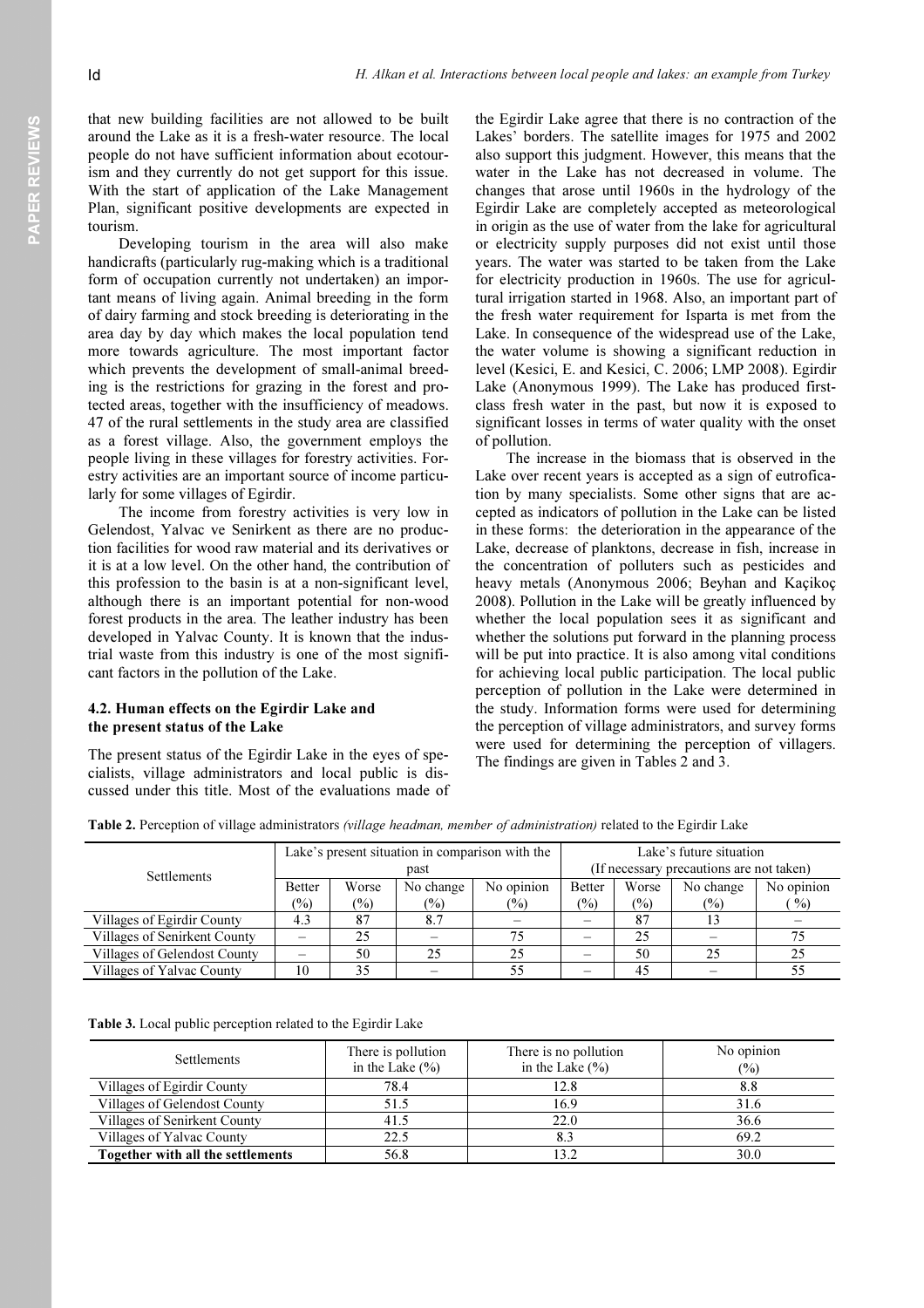As can be seen in Table 2, village administrators either stated that the Lake is worse than in the past or they avoided giving any thought on it. A major portion of administrators believe that the future status of the Lake will get worse if precautions are not taken. Also, a significant part of the local public, especially those living in the settlement areas that are affiliated to Egirdir County, are aware that there is pollution in the Lake. The local public stated that they noticed pollution by change in the water colour, decrease in fish and other fishery products, a bad smell in the Lake and on the grazing pasture. In accordance with the views of specialists, recent literature and the local public perception, the main elements that cause pollution in the Lake are described below.

Heavy use of chemicals causes these components to permeate/penetrate easily into the land and water ecosystem (Laturnus and Gron 2007). It is known that chemical material waste used in agricultural activities around water resources has an important role in the pollution of these resources (Bulut and Aksoy 2008; Kumbur et al. 2008). The chemicals used in agriculture are formed of two main groups which are fertilizers and pesticides. One of the most important elements which contributes to the pollution of the Egirdir Lake is pesticides which are used in agricultural activities and that are used especially in the areas which are near to or have borders onto the Lake. Early alarm systems against potential diseases and the establishment of new chemical preparation units, all of which have been developed within the studies for the management plan in the area, have been the main recommendations which the local population have given the most credit (Alkan et al. 2007). Although the effects of chemical fertilization from the agricultural areas on the pollution in the Lake are not stated certainly as yet, it is stated that there is a possibility that these activities may cause nitrogen phosphorus pollution in the Lake (Coskan and Atilgan 2007).

Different interventions (such as opening artificial canals) made to the natural water resources in the areas, where there is intensive agricultural activity, and the use of inefficient irrigation methods not only reduces the agricultural fertility but also can cause these resources to waste the water (Povilaitis and Querner 2008; Abdullaev et al. 2009). The most common form of irrigation used in the agricultural activities around the Egirdir Lake Basin is surface irrigation. These applications not only cause the Lake to lose water significantly but also cause the organic materials and chemical waste in the agricultural areas to reach the water resources. In this context, the suggested solution, which requires local public participation, is to expand the drop irrigation method (closed system) which needs to be used generally in the area. This minimizes the water losses, and support for the villagers technically and financially is required.

Another factor which is significant in the pollution of the Lake is that waste products from the cold storages that are used in fruit growing, fruit-juice factories, the leather factory in Yalvac and the town and houses are all discharged into the Lake without treatment/treating/ cleansing at a sufficient level. There is a sewage system in a small part of the settlements, and waste from these villages is generally discharged into nature or water resources such as the Egirdir Lake instead of treatment facilities. Also, people throw poisoned chemical packages and many solid wastes into the environment and water resources in many villages. For this reason, educational studies have been started in villages alongside planning studies. Studies for collecting agricultural chemical packages and ensuring, that the chemicals are prepared at chemical preparation units, are one of the study fields that need to be given importance.

One of the other factors that has added to the deterioration of the natural structure of the Lake is the over fishing, which is continuing at the Lake now, and wrong interventions have been made surrounding this function (Bolat and Bostan 2007). The local public has noticed that the amount of fish stock in the Lake has decreased. Thanks to this, prohibition of hunting in the Lake for 3 years was enforced with participation of the local public and in co-operation with the Egirdir Lake Management Plan. It is supposed that the destruction of the forest that occurred in the basin where the Lake is located, especially in the upper parts, increased the amount of sediment in the waters that feed the Lake and negatively affected the water quality. It is known that the destruction of forest cover decreases absorbtion of rain waters by the earth and increase the surface flow (Okonski 2007).

### 4.3. The aims and applications presented for the Lake and rural settlements with a participatory approach

The Egirdir Lake Management Plan coordinator and planning team that gave priority to local public participation firstly organized several meetings in order to determine the way and methods to be followed in the planning studies. A nationwide workshop and a congress were organized in order to share the gathered experience later and take the views of different interest groups. In the light of the information obtained from this process, the way forward has become certain to ensure local public participation. In this context, the following was organized: (1) presentation meetings were organized within the areas of Counties that have a relation with the Lake; (2) meetings were conducted with the administrators of the rural settlements and villages; (3) meetings were arranged with the representatives of those that run business in fishery, animal breeding, tourism and agriculture, etc. (4) meetings were conducted with the representatives of public organizations and institutions that have a relationship with the Lake; (5) work-group meetings were held that were open to participation for everybody and arranged in the areas where everybody had an easy access. Also, the villagers were informed about the planning process and the expectations from themselves before the survey and interview studies.

Thanks to the studies stated above, it has been determined that the Egirdir Lake has been polluted rapidly, lost water, and the local public have noticed this issue as well. Making the local public aware of the fact that the Lake is dying rapidly created an empowering effect on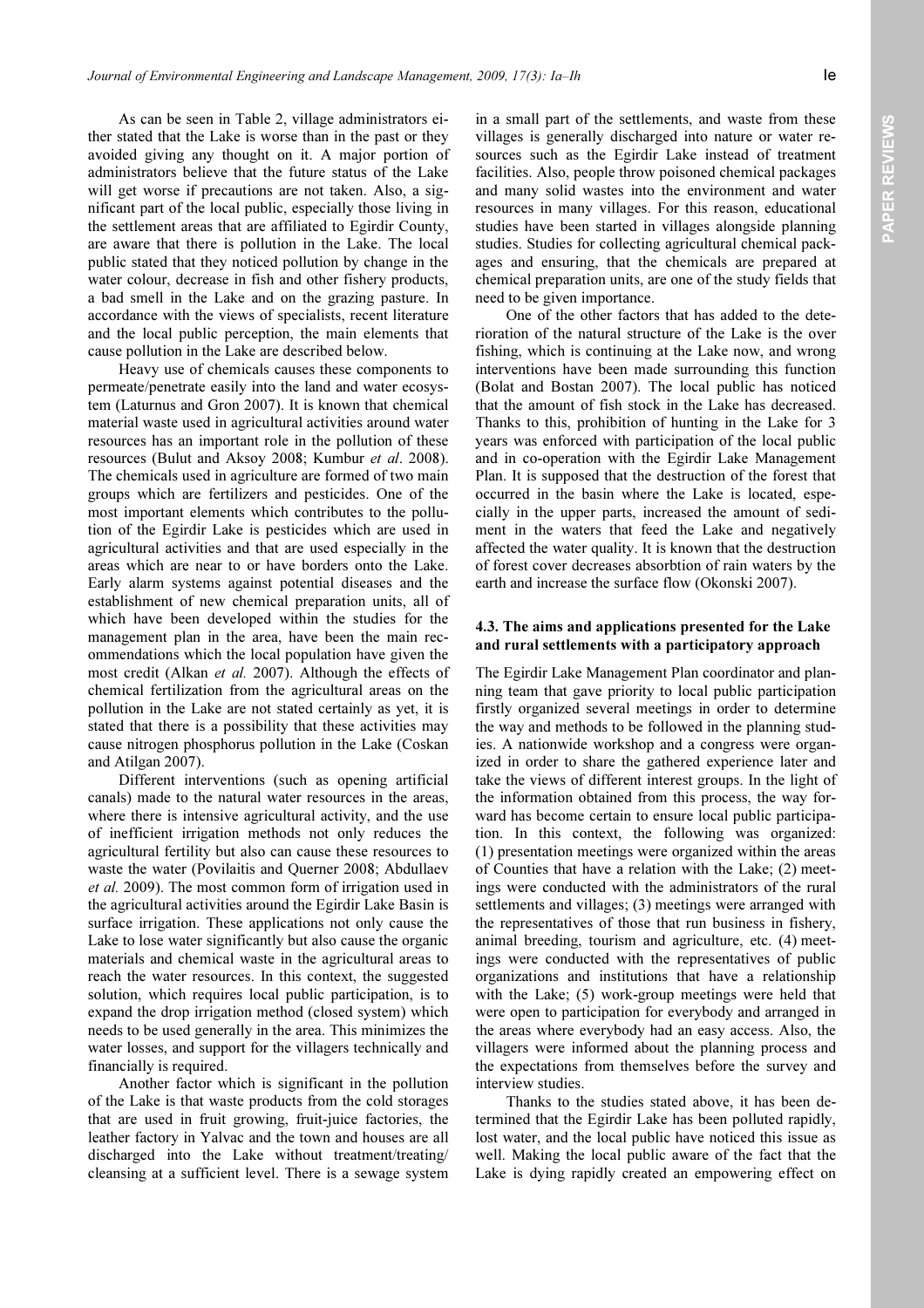the local public and their attitude to participation in the planning studies. However, 79% of the subjects that joined the research stated that they want to work actively in a study for betterment of the Lake and they will obey the prohibitions and restrictions that are made for the use of the Lake with pleasure if it serves the betterment of the Lake (Table 4). Thanks to this, many of the aims and targets produced within planning and the restrictions related to the use of the Lake were determined with the participation of local public and other interest groups. Some of these are summarized below.

Table 4. Local public participation desire to improvement works connected with the Egirdir Lake

| Settlements           | I participate<br>with pleasure<br>(%) | I don't<br>participate<br>(%) | No<br>opinion<br>(%) |
|-----------------------|---------------------------------------|-------------------------------|----------------------|
| Villages of Egirdir   | 84.2                                  | 13.7                          | 2.1                  |
| County                |                                       |                               |                      |
| Villages of Gelendost | 78.2                                  | 13.2                          | 8.6                  |
| County                |                                       |                               |                      |
| Villages of Senirkent | 90.2                                  | 9.8                           |                      |
| County                |                                       |                               |                      |
| Villages of Yalvac    | 68.3                                  | 11.7                          | 20.0                 |
| County                |                                       |                               |                      |
| Together with all the | 79.2                                  | 12.9                          | 7.9                  |
| settlements           |                                       |                               |                      |

It is necessary to decrease the amount of water used for agricultural activities as well as pesticides and artificial fertilizers in order to protect the quantity and quality of the Egirdir Lake water. To achieve this the following steps are planned: (1) to facilitate a change to move towards the methods that cause less water loss such as drop irrigation instead of surface irrigation for the irrigation of agricultural areas and give support to the villagers to achieve this; (2) to determine the best and most environmentally friendly chemicals and fertilizers to be used by the villagers which will support the application of organic agriculture by decreasing the use of these non-organic products; (3) to ensure that the chemicals are properly prepared in the chemical preparation units; (4) to support the villagers in the most biologically suitable methods in the fight against agricultural pests.

Reducing the solid and fluid domestic and industrial waste that are discharged into the Lake is one of the other important targets that are stated in the Lake Management Plan. In order to achieve this target, the predicted applications for the local public are of the fallowing forms: (1) making the villagers aware of the cleanliness, health, etc. issues and (2) controlling the settlements around the Lake.

In order to provide sustainability of fishery in the Lake, fishing has been prohibited in the Lake for 3 years with participation of fishery cooperatives and the local public. During this time, it has also been planned to cancel the debts of fishery cooperatives and undertake studies for supporting the natural species of the Lake. These studies have commenced.

As it is has been stated before, the area has a significant potential especially for ecotourism. In order to revive this potential, it is necessary to make the public more aware and guide them in activities such as running a guesthouse, agro-tourism, nature, sports activities, etc. and ensure that the related education-support studies are in place. For this purpose, some positive steps have already been taken. As it is observed, some issues that have been brought to light by the planning process may cause significant local disquiet. Nonetheless, the studies have started to remedy these concerns (some of them are mentioned above) and with the local public being keen on saving the Lake will increase the ability to apply the plan and have success.

#### 5. Conclusion

The Egirdir Lake is the most important natural resource on which many of local professions in rural settlements in the area are dependant. Economic dependence on the Lake increases day by day because of the development of fruit growing in the area. Almost all the rural settlements have an interest or expectation in the Lake today and in future. This status is one of the most important pressures that the rural settlements put on the Lake. It is possible to add other pressure factors such as the deterioration in the ecological structure of the Lake, production of uncontrolled fishery products, and discharging fluid and solid domestic and industrial waste into the Lake.

Putting the Lake Management Plan into practice, decrease of negative human effects on the Lake should be seen as an important opportunity for saving the Lake. The local public's awareness of negative changes in the Egirdir Lake and their willingness to have an active role in the studies for solving the problems of the Lake are the main guarantee of the applicability of the Management Plan. Yet, it is necessary to further increase the awareness level with educational studies and support the local public with suitable projects in order to prevent local public negative perception around losses of interest related to the resource that may arise because of some prohibitions and restrictions which are introduced during the term of the Plan.

#### Acknowledgements

This study has been conducted within the frame of the studies of the Egirdir Lake Management Plan. We present our thanks to the Planning Team of the Egirdir Lake Management Plan, that we benefitted from their work and views in this study, to administrators of rural areas and Dr. Oguz COBAN and Dr. Mehmet EKER who helped us with the satellite images.

#### References

- Abdullaev, I.; Kazbekov, J.; Manthritilake, H.; Jumaboev, K. 2009. Participatory water management at the main canal: A case from South Ferghana Canal in Uzbekistan, Agricultural Water Management 96: 317–329. doi:10.1016/j.agwat.2008.08.013
- Altunbaş, S. 2007. Egirdir gölü yönetim planı aşamaları [Phases of Egirdir lake management plan], in Egirdir Lake Management Plan Symposium, 22 May 2007, Isparta, 16–17.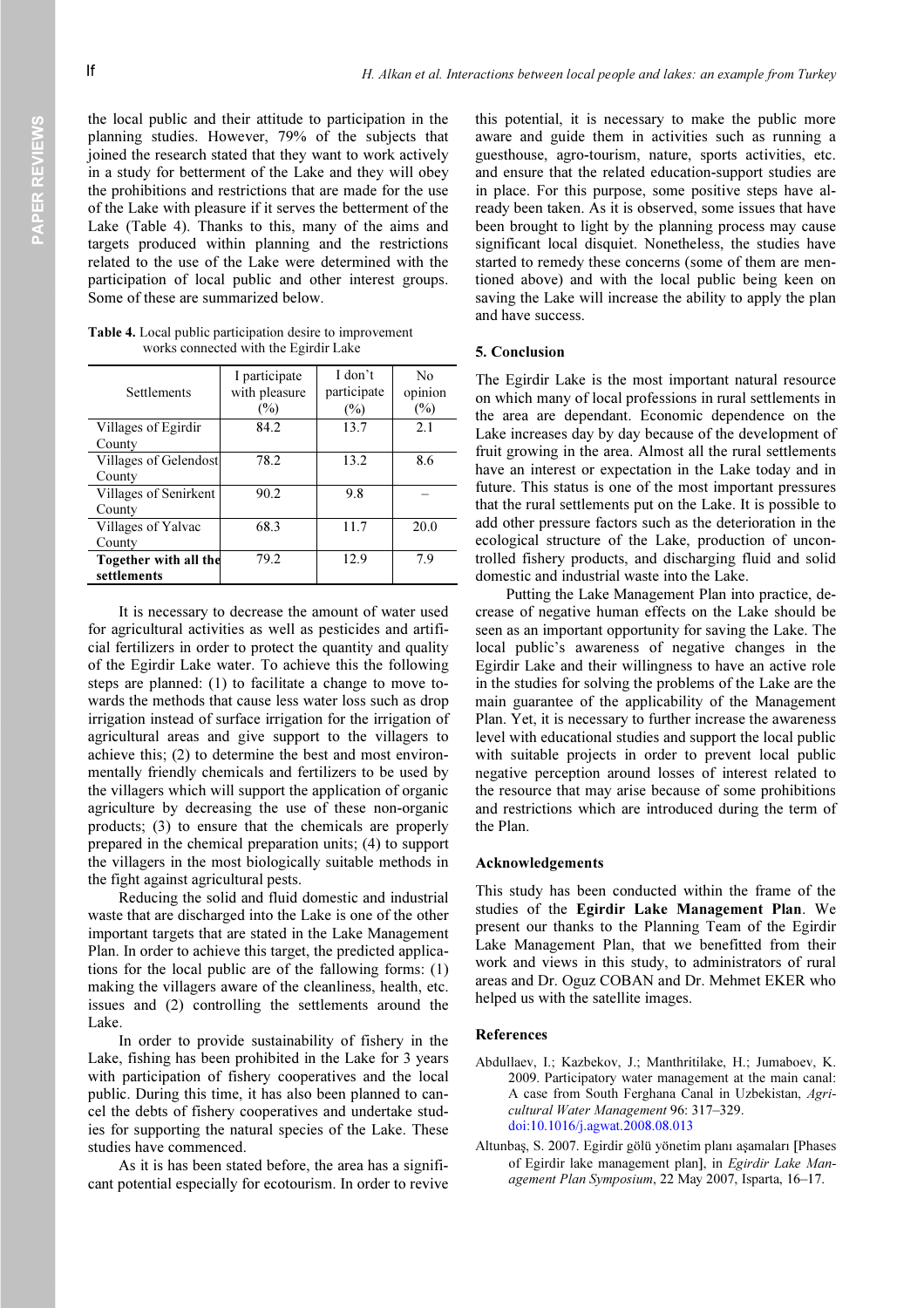- Anonymous 1989. Türkiye'nin sulak alanları [Wetland's Turkey]. Turkey Environment Issues Society, Publication No: 89.06. Y. 0011. 29.
- Anonymous 1999. İçme suyu kaynağı olarak Egirdir Gölü'nün korunması projesi [Egirdir Lake conservation Project as its drinking water resources]. Hacettepe University. Environment Application and Investigation Office. Ankara.
- Anonymous 2006. Isparta çevre durum raporu [Isparta environmental situation report]. Isparta Governorship, Environment and Forestry Country Directorate, Isparta.
- Alkan, H.; Altunbas, S.; Korkmaz, M. 2007. Egirdir yöresindeki kırsal yerleşimlerin sosyo-ekonomik yapıları ve Egirdir-Kovada göllerine yaklaşımları üzerine bazı tespitler [Socio-economic situation of the rural settlements in the Egirdir region and their attitudes relation to Egirdir and Kovada lakes], in Lakes Congress 9–10 June 2007, Isparta.
- Beyhan, M.; Kaçıkoç, M. 2008. Egirdir gölü su kalitesi [Egirdir lake water quality], in Egirdir Lake Management Plan (2008-2012), Lake Management Plan Series: 1. Isparta. ISBN 978-975-585-956-9.
- Bolat, Y.; Bostan, H. 2007. Geçmişten Günümüze Egirdir Gölü Balık Faunası ve Balıkçılık Profili [From past to day Egirdir lake fish fauna and fishing profile], in Egirdir Lake Management Plan Symposium, 22 May 2007, Isparta, 23–24.
- Bulut, E.; Aksoy, A. 2008. Impact of fertilizer usage on phosphorus loads to Lake Uluabat, Desalination 226: 289– 297. doi:10.1016/j.desal.2007.02.112
- Cihar, M.; Stankova, J. 2006. Attitudes of stakeholders towards the Podyji/Thaya River Basin National Park in the Czech Republic, J Environ Manage 81: 273–285 .
- Coskan, A.; Atılgan, A. 2007. Egirdir'de Tarım ve Çevresel Etkileri [Agriculture at the Egirdir and its influences], in Egirdir Lake Management Plan Symposium, 22 May 2007, Isparta, 22–23.
- Divrak, B. B. 2007. Suya Doğru Bakmak [Accurate look towards water ], in Egirdir Lake Management Plan Symposium, 22 May 2007, Isparta, 10.
- LMP 2008. Egirdir gölü yönetim planı (2008-2012 [Egirdir Lake Management Plan (2008-2012) ]. Lake Management Plan Series: 1, Isparta. ISBN 978-975-585-956-9.
- Kangas, A.; Laukkanen, S.; Kangas, J. 2007. Social choice theory and its applications in sustainable forest management – a review, Forest Pol and Eco 9 (2006):  $77-92$ . doi:10.1016/j.forpol.2005.02.004
- Karasar, N. 1994. Bilimsel Araştırma Yöntemi (6.Basım) [Scientific research method (sixt printing)]. Nobel Publication Place, Ankara. ISBN 975-591-046-8.
- Kesici, E.; Kesici, C. 2006. Egirdir Golu'nun doğal yapısına yapılan mudahalelerin golun ekolojik yapısına etkileri, E.U. Water Products Journal 23: 99–103.
- Kumbur, H.; Özsoy, H.D.; Özer, Z. 2008. Mersin İli'nde tarımsal alanlarda kullanılan kimyasalların su kalitesi üzerine etkilerinin belirlenmesi, Ekoloji 17(68): 54–58.
- Laturnus, F.; Gron, C. 2007. Organıc Waste Products In Agrıculture – Monitoring The Waste Constituents Phthalate Esters In Soıl-Crop System By Gas Chromatography And Ion Trap Tandem Mass Spectrometry, Journal of Environmental Engineerıng and Landscape Management 15(4): 253–260.
- Okonski, B. 2007. Hydrologıcal response to land use changes in central European Lowland Forest Catchments, Journal of Environmental Engineering and Landscape Management  $15(1)$ : 3-13.
- Ozturk, M.; Secmen, O.; Leblebici, E. 1996. Eber Gölü (Afyon) bitki örtüsü ve kirlenme ilişkileri [Fauna of Eber lake (Afyon) and relations between fauna and polluation], Ekoloji 20: 14–16.
- Povilaitis, A.; Querner, E. P. 2008. Possibilities to restore natural water regime in the Žuvintas Lake and surrounding wetlands–modelling analysis approach, Journal of Environmental Engineering and Landscape Management 16(3): 105–112. doi:10.3846/1648-6897.2008.16.105-112
- Purnomo, H.; Mendoza, G. A.; Prabhu, R.; Yasmi, Y. 2005. Developing multi-stakeholder forest management scenarios: a multi-agent system simulation approach applied in Indonesia, Forest Pol. and Econ. 7: 475–491. doi:10.1016/j.forpol.2003.08.004

# GYVENVIETĖS EŽERŲ APYLINKĖSE. NAUDOJIMASIS IR JIEMS DAROMA ŽALA (TURKIJOS PAVYZDYS)

#### H. Alkan, M. Korkmaz, S. Altunbas

#### S a n t r a u k a

Nagrinėjamas Egirdir ežero ir jį supančių kaimo gyvenviečių nevienareikšmis ryšys – nauda turima iš ežero ir jam daroma žala. Tyrimas buvo atliekamas dvejus metus kurtam Egirdir ežero tvarkymo planui papildyti. Tyrimo metodas pagrįstas apklausomis, interviu ir tiesioginiais stebėjimais. Buvo organizuota keletas vietinių žmonių, tarpininkų ir ekspertų grupių susitikimų dėl Egirdir ežero tvarkymo. Šio ežero aplinka visada buvo svarbus traukos centras žmonėms įsikurti. Žmonės, apsistoję aplink ežerą, naudojosi juo įvairiais tikslais. Iki 1960 m. tai ežero hidrologijai didesnės įtakos neturėjo. Situacija pablogėjo ežerą pradėjus naudoti žemės naudmenoms drėkinti. Labai suaktyvėjo ir ežero tarša. Efektyviai laikantis planingų tvarkymo priemonių, ežeras gali būti apsaugotas nuo neigiamo poveikio.

Reikšminiai žodžiai: Egirdir ežeras, tarša, ežero tvarkymo planas, dalyvavimas, kaimo gyvenvietės, Turkija.